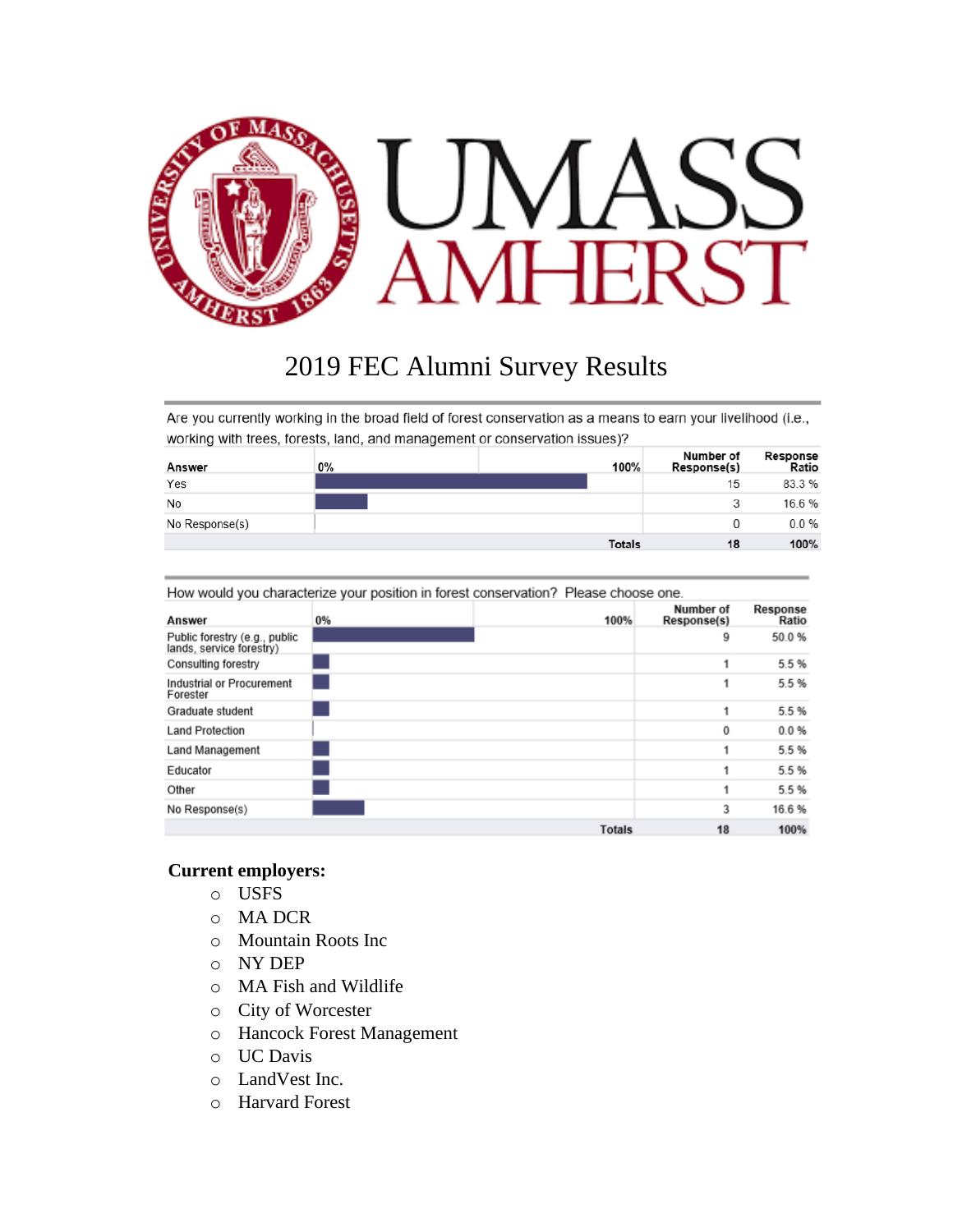|                           | What is the nature of your employment? Please choose one. |               |                          |                   |
|---------------------------|-----------------------------------------------------------|---------------|--------------------------|-------------------|
| Answer                    | 0%                                                        | 100%          | Number of<br>Response(s) | Response<br>Ratio |
| Full-time (> 30 hrs/week) |                                                           |               | 14                       | 77.7%             |
| Part-time                 |                                                           |               |                          | 5.5%              |
| No Response(s)            |                                                           |               |                          | 16.6%             |
|                           |                                                           | <b>Totals</b> | 18                       | 100%              |

Please indicate which of the following professional forestry credentials you currently hold:

| Answer                                                                        | $0\%$ | 100%          | Number of<br>Response(s) | Response<br>Ratio |
|-------------------------------------------------------------------------------|-------|---------------|--------------------------|-------------------|
| SAF Certified Forester - CF                                                   |       |               |                          | 13.3%             |
| Forester License (please<br>specify state(s) in comments<br>below)            |       |               | 4                        | 26.6%             |
| Currently not eligible for a<br>license, but intend to apply in<br>the future |       |               | 6                        | 40.0%             |
| Don't hold a license or<br>certification and have no<br>plans to pursue one   |       |               | 3                        | 20.0%             |
|                                                                               |       | <b>Totals</b> | 15                       | 100%              |

**Comments from this section:** currently work in wildland firefighting but plan to work in silviculture; MA licensed forester, CT licensed forester, applying for a CF in 2020, certified Advanced Cruiser

|                                                                                                   |    | If you are not currently working in forest conservation, why not? Check all that apply. |                          |                   |
|---------------------------------------------------------------------------------------------------|----|-----------------------------------------------------------------------------------------|--------------------------|-------------------|
| Answer                                                                                            | 0% | 100%                                                                                    | Number of<br>Response(s) | Response<br>Ratio |
| No job where I wanted to live                                                                     |    |                                                                                         | 0                        | 0.0%              |
| Inadequate salary to meet<br>my needs                                                             |    |                                                                                         | 2                        | 100.0%            |
| Personal reasons                                                                                  |    |                                                                                         | 0                        | 0.0%              |
| Lack of interest; my priorities<br>changed from when I was an<br>undergraduate picking a<br>major |    |                                                                                         | 0                        | 0.0%              |
| Other (please describe in<br>comments below)                                                      |    |                                                                                         | $\overline{\mathbf{z}}$  | 100.0%            |
|                                                                                                   |    | <b>Totals</b>                                                                           | 2                        | 100%              |

What technical knowledge or skills gained in the Forest Ecology and Conservation program have you used in your professional career? @ Please check all that apply and add those not listed.

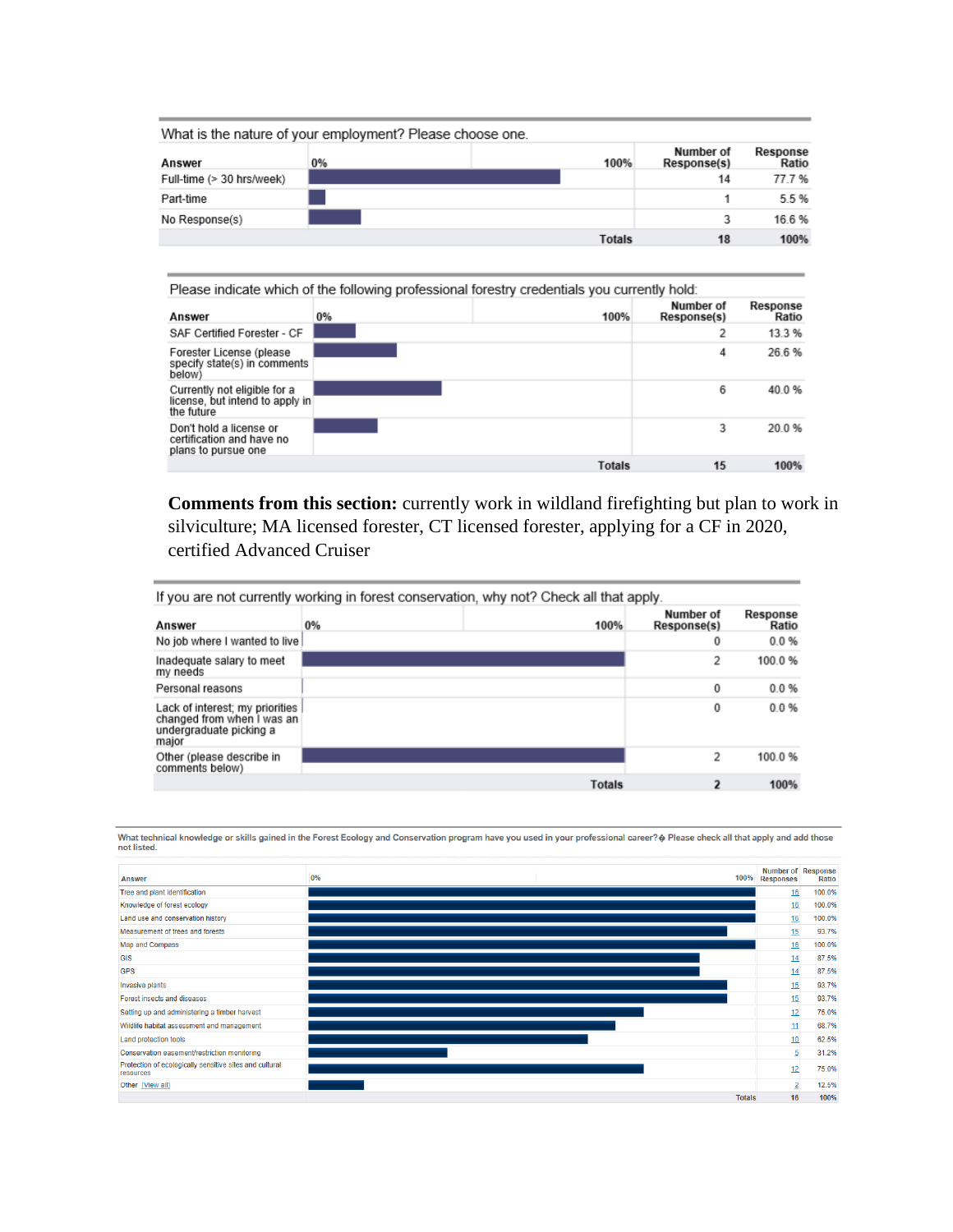What professional knowledge or skills gained in the Forest Ecology and Conservation program have you used in your professional career? $\hat{\phi}$  Please check all that apply and add those not listed.



Overall, how satisfied are you with your UMass - Amherst Forest Ecology and Conservation education? 1 = Very Unsatisfied, 2 = Unsatisfied, 3 = Uncertain, 4 = Satisfied, 5 = Very Satisfied

|  |  |  | Number of<br>Response(s) | Rating<br>Score* |
|--|--|--|--------------------------|------------------|
|  |  |  |                          | 4.9              |

\*The Rating Score is the weighted average calculated by dividing the sum of all weighted ratings by the number of total responses.

## **Please describe the most valuable part of your experience in the Forest Ecology and Conservation Program:**

- $\circ$  Understanding the different elements of forest ecology e.g. wildlife, hydrology, timber production, and how they interact and affect management decisions.
- o Small program, great professors. Good critical thinking and learning opportunities.
- o Learning from and working with passionate instructors who were highly capable and respected members of their fields. Knowing that they really wanted me to succeed helped me to gain confidence in my own knowledge.
- o The field portions of the upper level forestry classes were the most valuable part of my experience in the program. Our professors orchestrated field trips and learning experiences that allowed us to see forestry first-hand in the field, whether it was at an active timber harvest or in a local mill. These trips allowed us to meet a number of professionals in the field that also gave us professional contacts to utilize when we graduated.
- o The most valuable parts of the program experience were the field-based lab exercises in most of the forest ecology and conservation courses. Those labs prepared me for many of the responsibilities and tasks I faced in the professional field.
- o Qualified experienced professors teaching silvicultural methods, tree and pathogen ID
- o As a young professional in the field, I think the most valuable take away was the technical knowledge- identification, forest measurements, timber harvesting,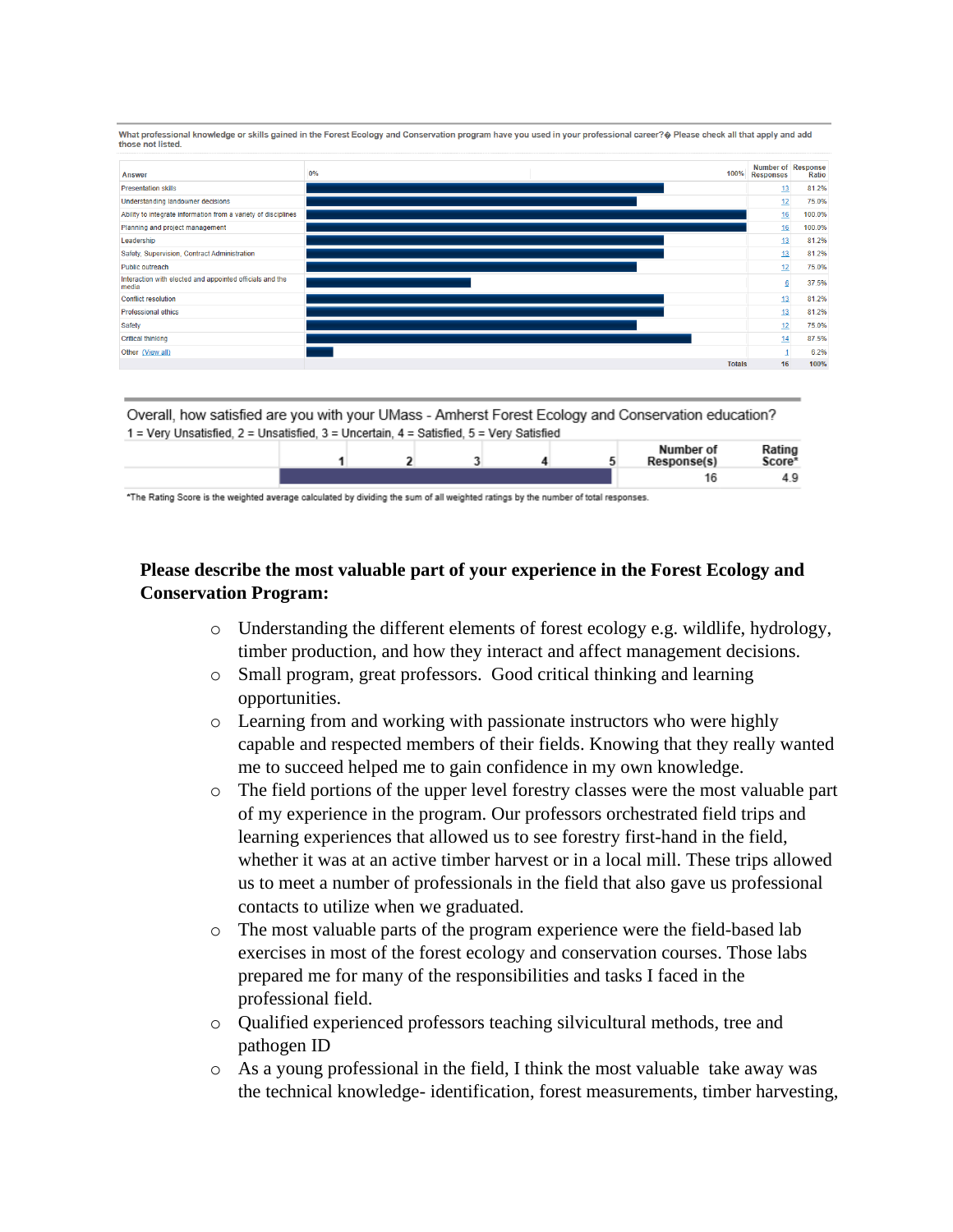wetland delineation, etc., combined with the strong focus on ethics of conservation, and understanding that our work reverberates through centuries and generations. I feel that through the program, I was very well prepared for my first position out of school and I continue to see it as a well-structured base on which I am still building my knowledge.

- o The most valuable part of the program was the field work involved with the core classes, especially with the timber harvesting class where we created a cutting plan.
- o Working closely with other students of varying natural resource disciplines.
- o The UMass program did an EXCELLENT job of training me for conservation and land management in the 21st century. Taking into account all stakeholders and their varied viewpoints. This has been the single greatest contribution to my career as the gap between working forest, community forest, and community shrinks. The program at UMass taught me how to manage the human dimension of forestry, how to listen, and how to engage. These are the most important tools for foresters moving into the new era of forestry.
- o Silviculture, forest measurements, and dendrology were the most valuable courses that I apply daily in my work. Dendro has made me able to learn id tips for trees in the mid-Atlantic that I learn through work. For instance, I know to look for leaf shape, serration, opposite or alternate branching, etc. to remember new species. Coming into this job, I already knew the concepts of various silvicultural prescriptions, but through work I learned what basal areas work best for each particular species and how to mark trees to best employ that specific prescription. I came into this job knowing how to use a clinometer and how they use trigonometry to calculate heights and more. Field classes were extremely valuable from the Forest Ecology Program
- o Working with and seeking advice from Professors and advisors.
- $\circ$  The ability to think on a landscape and ecosystem level. When working in sale prep, I find it common for many colleagues to focus on the unit or sale area scale when assessing forest health, species composition, potential impacts of mechanized harvest and available habitat types. Analyzing all of these factors on a small spatial scale is often the easiest and most convenient thing to do. Being able to generally assess overall ecosystem conditions on a landscape level and realizing what role a specific sale area may play in this larger picture is a vital component of how I analyze the work I do every day. I am extremely thankful for the prospective my education provided me and am confident it has made me a better forester. I have also realized this method of thinking is not necessarily a universal one that all of my colleagues gained during their education.
- o The most valuable part of my experience in the Forest Ecology and Conservation program was the dedicated faculty and staff that made learning a fun, interesting, and engaging process. As for courses taken, Forest Ecology,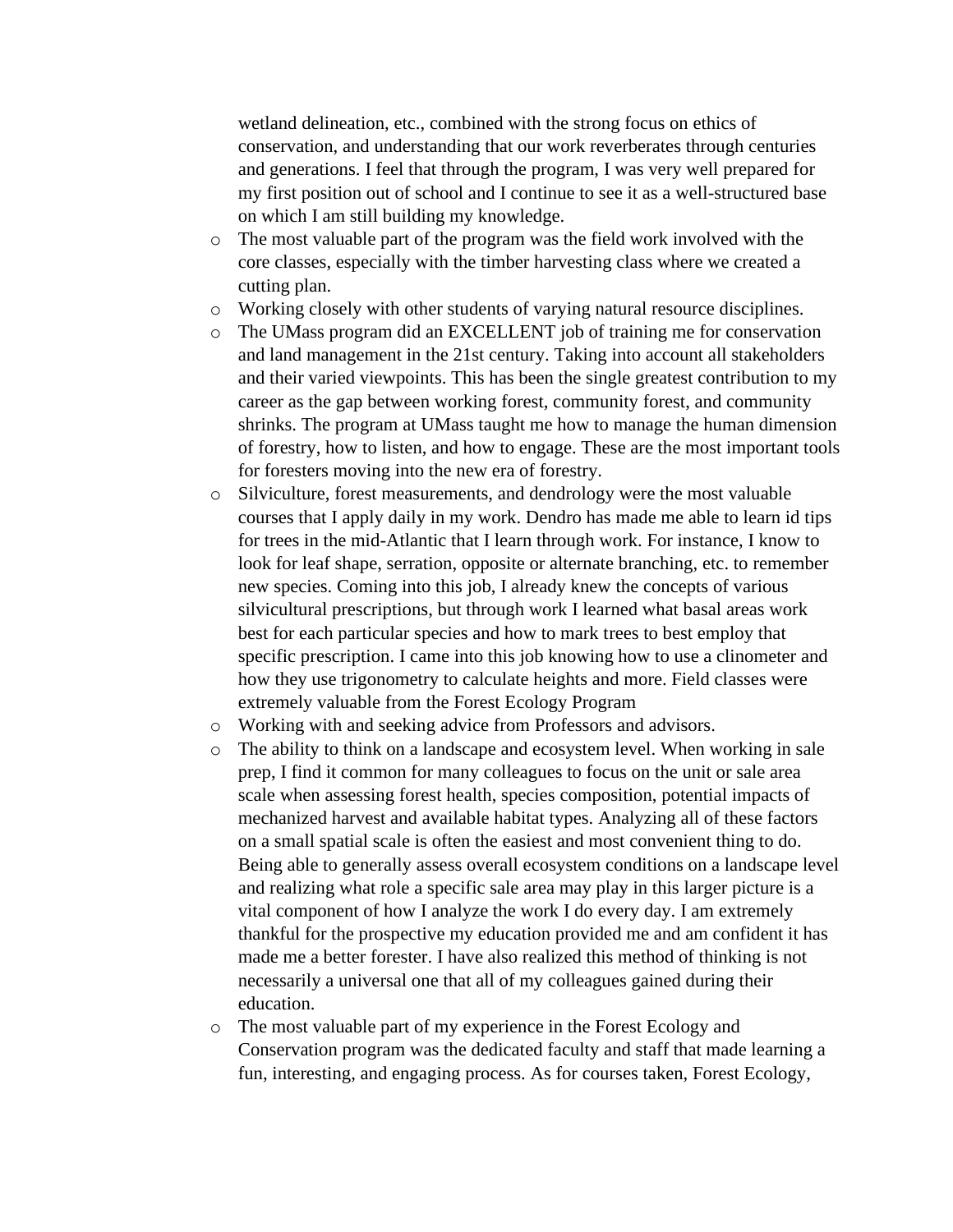Tree and Plant ID, and Forest Measurements have been the most valuable to me and my early career thus far.

### **Please describe the least valuable part of your experience in the Forest Ecology and Conservation program:**

- o Not enough GIS/GPS training. Maybe this has changed, but the one class required in 2007-2011 was not adequate.
- o None of my core classes fall into this category. I wish the integrative experience and writing classes had been more useful.
- o I don't think anything in the program is invaluable it all ties together to provide students a thoughtful, in-depth, and holistic education. We graduated with all of the tools necessary to be successful in any field.
- $\circ$  My communications class (genEd?) was not very informative, and I learned more about the subject outside of that class.
- o The least valuable part of the program was the forest insects and diseases class because it was poorly taught. A working knowledge of forest insects and diseases in college would have been immensely useful to the start of my professional career.
- o Lack of direct connection to employers and job opportunities. Would have been great to get a complete overview of career paths rather than learn by searching for jobs.
- o I would like to make it clear that I do not think this portion of the program was not valuable or even not of high value... But, if I had to pick a portion of the FEC program that was lacking, it would be "harvesting". Given that many foresters travel outside of Massachusetts for work and end up working many different kinds of logging systems, the harvesting program could spend more time explaining laws/safety around logging systems such as skyline/tether/high lead/jammer etc. I realize the limitations of available site visits for this program. Again, I am knit picking at this point. Timber Harvesting was one of my absolute favorite classes.
- o I haven't had to find a deed, however, I use Platt books and I call the local tax assessor to find out the neighboring property. Also, for the position I hold, we don't do conservation easement monitoring. In addition, I completed the Forest Ecology Course before taking dendro, so I wasn't able to remember and truly picture the species ecology.
- o The minutia. All that studying to get a good grade, when in hindsight it may had been better to try to learn the information rather than regurgitate it. I think it depends on what the student believe they are going to do with their degree. In addition, I think having certain core forestry classes be available more than just once every other or once every four semesters. The intermittent availability for these classes made scheduling for graduation very difficult. I also understand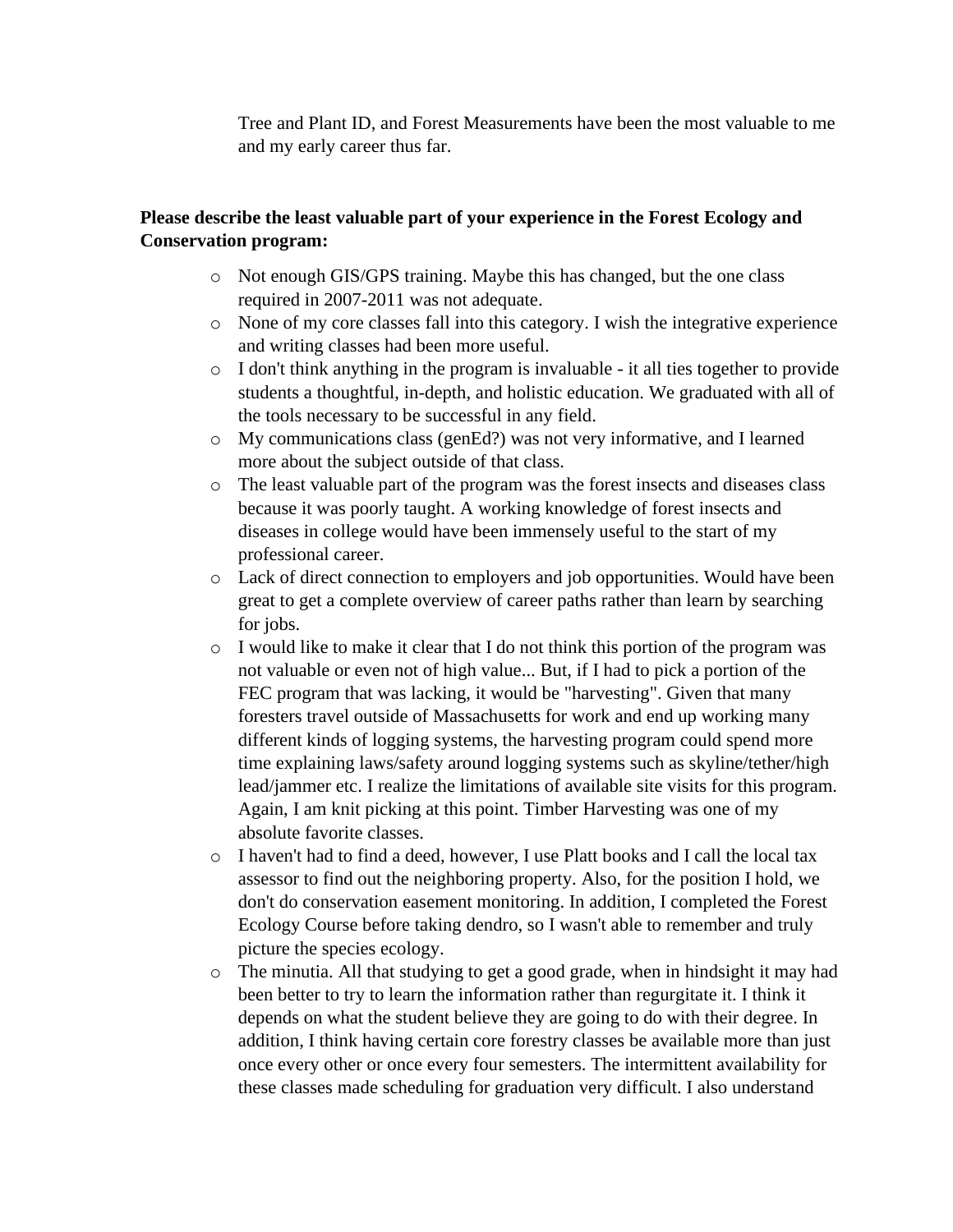my advisor for the first three years was experiencing symptoms of Alzheimer's and may not have been fully aware of what I needed to graduate, which will not be the case for all students.

- o In general, I don't have any major critiques of my education. Some specific field-based skills may not have gone as in depth as I may have wanted them to at the time however, I now realize that these are the least important to learn in the classroom setting. Every employer wants things done in the field a bit differently and these skills are the easiest to learn after you start work in the professional world.
- o For me, the least valuable part of my experience in the Forest Ecology and Conservation program was the required BCT course- I believe it was called The Built Environment. As a required course, it has yet to relevant in my career and I am not sure I see it being so in the future.

#### **How can we improve the undergraduate Forest Ecology and Conservation program, and make it relevant to conditions today (e.g., knowledge, skills, experience)?**

- o I think it would be beneficial to have someone from the Federal Service (Forest Service, Park Service, Fish & Wildlife) talk about how to apply for jobs with the federal government and what working there is like, because it is a pretty complicated task just to apply.
- o Continue getting students into the field through field trips. Those were great real-life opportunities to meet professionals and see forestry in action. An apprenticeship/internship or study offered with a professional forester or manager would be very helpful.
- o More in depth training in botany should be required or heavily suggested. Same goes for landscape ecology.
- o Maybe including a class or a longer unit on northeastern forests and climate change, since that is an unfortunate reality. Requiring some form of internship or practical experience could also greatly benefit students.
- o More field experience and visits to logging jobs. This may have been intentional, but all forestry taught at UMass was purely conservation forestry. I quickly learned after leaving college that there were differences in what we were taught and how things work in the real world.
- o I would like to have learned more about the varying forestry techniques and challenges around the world. We learned about our land use history and our connection to European forestry, and I would like that to be expanded to include more about the complex forestry issues around the world, which include policy, economic situation, ecology, and farming techniques. More focus on business/ economics would be helpful as well.
- o Some improvement would be more field work, particularly pertaining to implementing management plans in the field (marking trees to be cut). Another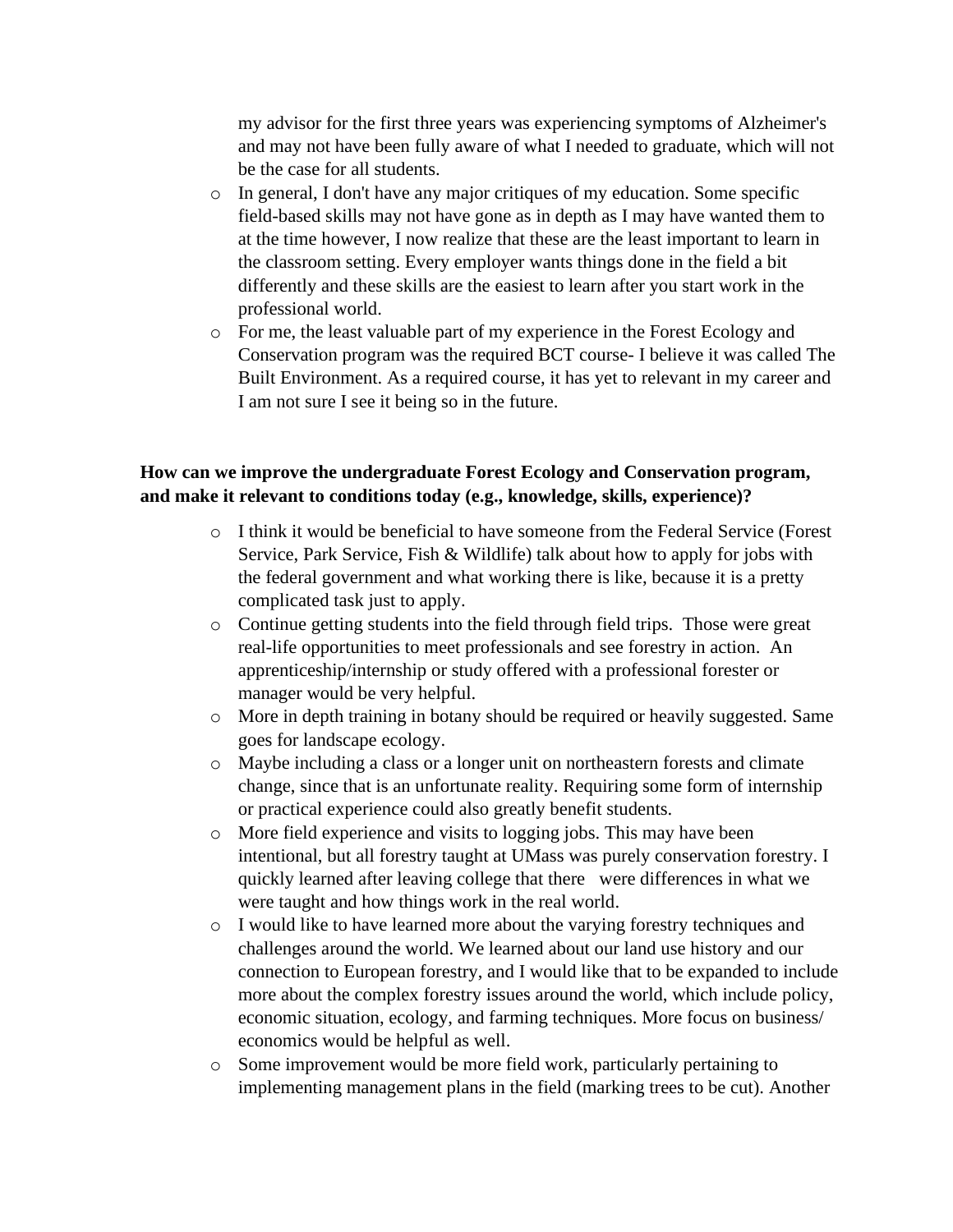improvement would be a basic Bird ID class to get a working knowledge of common New England bird species, which would be much easier to learn in a classroom/field setting instead of on your own.

- o Integrate more technology and partner with forest managers (private and public) for internships jobs and experience.
- o More emphasis on GIS/Excel/Access and data management. So much of modern forestry is data management and any young forester would do well to study data and its storage/interpretation/use/etc.
- o I think you should have students navigate in the woods with a compass and map and have to find their way back to a defined point. My map/navigation skills without a GPS were heavily lacking upon entering this job. Also, I think there should be a semester-long timber cruising practicum where we get checkcruised because my first cruise for LandVest I missed a fair amount of trees and we have do a limiting distance for each borderline tree. After the inventory, we should learn more about understanding volumes and what they mean for future management. If you offered a wood identification class, that would be extremely useful. It's hard for me to picture how defects affect wood quality for each species and I don't know how to grade lumber. If there was a way for us to mark timber and focus on which trees to remove or release for each prescription, that would be much appreciated. Finally, I think students should have to write a prescription or management plan.
- o We still use a lot of pen and paper type of technology. Not all Forestry industries are using "top of the line" technology.
- o Although I think it would be fairly difficult, I would have liked to learn more about market demand. What are the major markets for forest products today? How do we think those markets may change in the future? How does the fluctuation of market prices impact the forester on a day to day basis? What is the best way to manage our forests in order to be best equipped to respond to these market demands? Those are all questions I face in my job today and would love to take a class on that but realize there would be a lot of challenges in putting it together.
- o The hands-on projects in the Forest Ecology and Conservation program were by far the most useful tools for me in learning the material and seeing it in use in the real-world. If there is any way to integrate more real-world scenarios through projects, I think it would be very beneficial to future students so they feel more comfortable and confident in transitioning to jobs and careers after graduating.

#### **Additional thoughts and comments:**

o I was recently admitted to the University of Idaho graduate program for Fire Ecology and Management. I owe a large part of my professional and academic